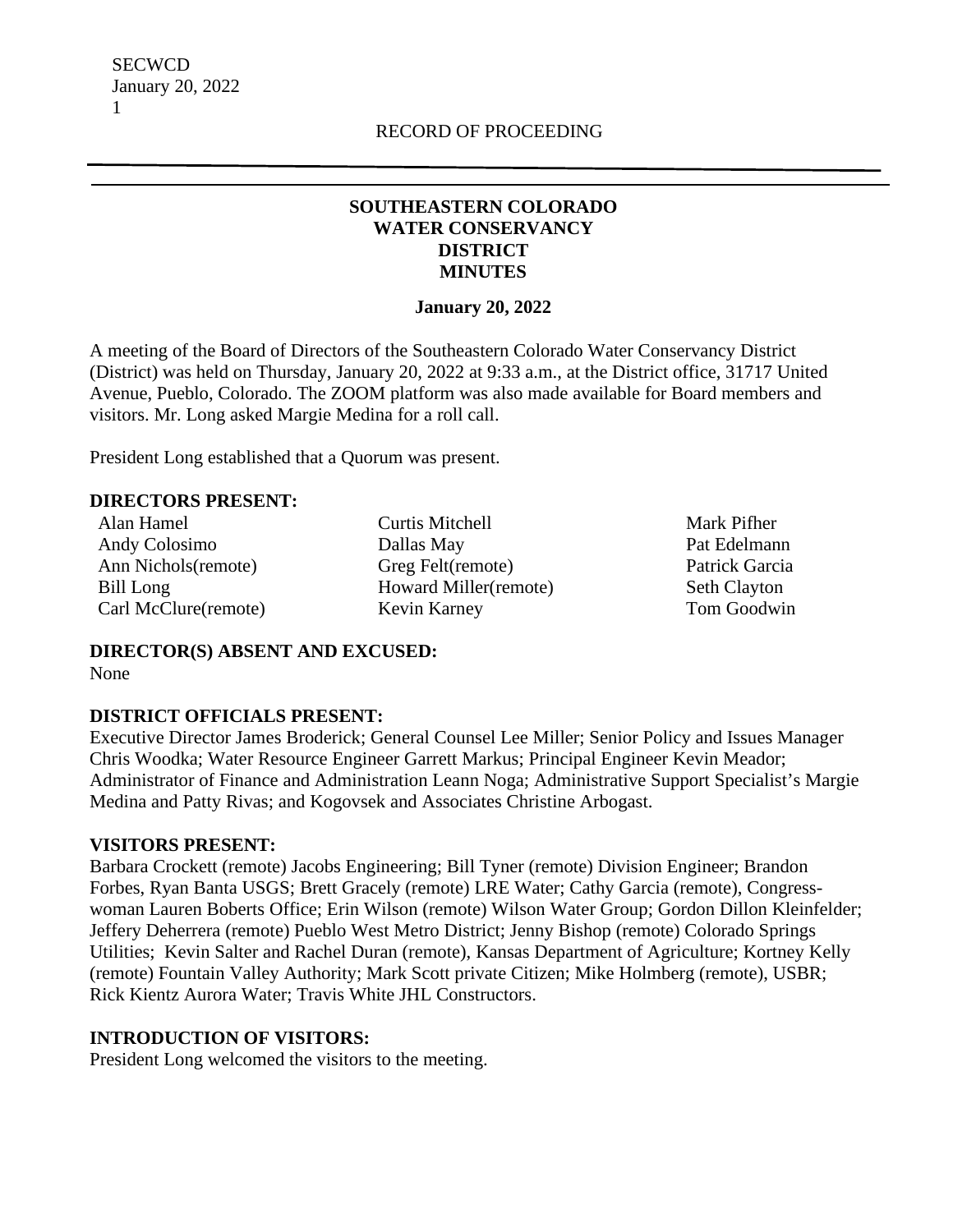## **APPROVAL OF MINUTES:**

President Long said the minutes of the December 9, 2021 joint District and Enterprise Board meetings were posted to the Board website for review and asked if there were any corrections or additions. Hearing none, Mr. Garcia moved, seconded by Mr. Colosimo to approve the minutes. Motion unanimously carried.

## **TREASURER REPORT:**

Leann Noga reported the financial statements for November 2021, and DRAFT December 2021 were posted to the Board website for review. Mr. Karney moved, seconded by Mr. Clayton for acceptance of the November 2021 and DRAFT December 2021 financial statements and payment of the January 2022 bills. Motion unanimously carried.

President Long wanted to address the attendees connected thru ZOOM. There are audio issues that may make it hard to make out meeting content, but that the issue is being worked on by the District in order to better the meeting experience for all.

## **ACTION ITEMS:**

## OPEN MEETING RESOLUTION NO. 2022-01D

Mrs. Leann Noga reported a Resolution Relating to Compliance by the Southeastern Colorado Water Conservancy District with the Colorado Open Meeting Law is required under Colorado Revised Statute §37‐ 45‐101 *et seq*. This resolution defines where the public notice of each meeting will be posted at least 24 hours prior to a meeting. After the approval of the resolution, notice will be sent to the County Clerk and Recorder of each of the nine counties within the District boundaries. The Board was provided a copy of the Resolution No. 2022-01D and memorandum to the County Clerk and Recorder.

Suggested motion to adopt Resolution No. 2022‐01D, a resolution relating to the compliance by the Southeastern Colorado Water Conservancy District with the Colorado Open Meeting Law. Mr. Edelmann moved, seconded by Mr. Pifher, the Board approve Resolution 2022-01D. Motion unanimously carried.

# STATEMENT OF OPPOSITION IN THE APPLICATION OF CATLIN AUGMENTATION ASSOCIATION, ET AL., CASE NO. 21CW3072 (WATER DIVISION 2)

Mr. Lee Miller presented an item recommending that the District Board authorize Special Water Counsel to file a Statement of Opposition to the Application of Catlin Augmentation Association; Gardner Farms, LLP; Hirakata Farms, LLC; Marvin Schlegel; and Arkansas Groundwater and Reservoir Association (collectively, "CAA") in Case No. 21CW3072, Water Division 2.

In Case No. 21CW3072, CAA seeks approval of an augmentation plan to replace out-of- priority depletions associated with the pumping of new and existing irrigation wells tributary to the Arkansas River; new conditional water rights for some of the irrigation wells; and further changes of the Catlin Canal Company shares that were previously changed in CAA's Case No. 12CW94 (Water Division 2), which allowed use of the changed shares for augmentation and replacement of out-of-priority depletions and storage of the changed shares in Pueblo Reservoir. The further changes that CAA now seeks for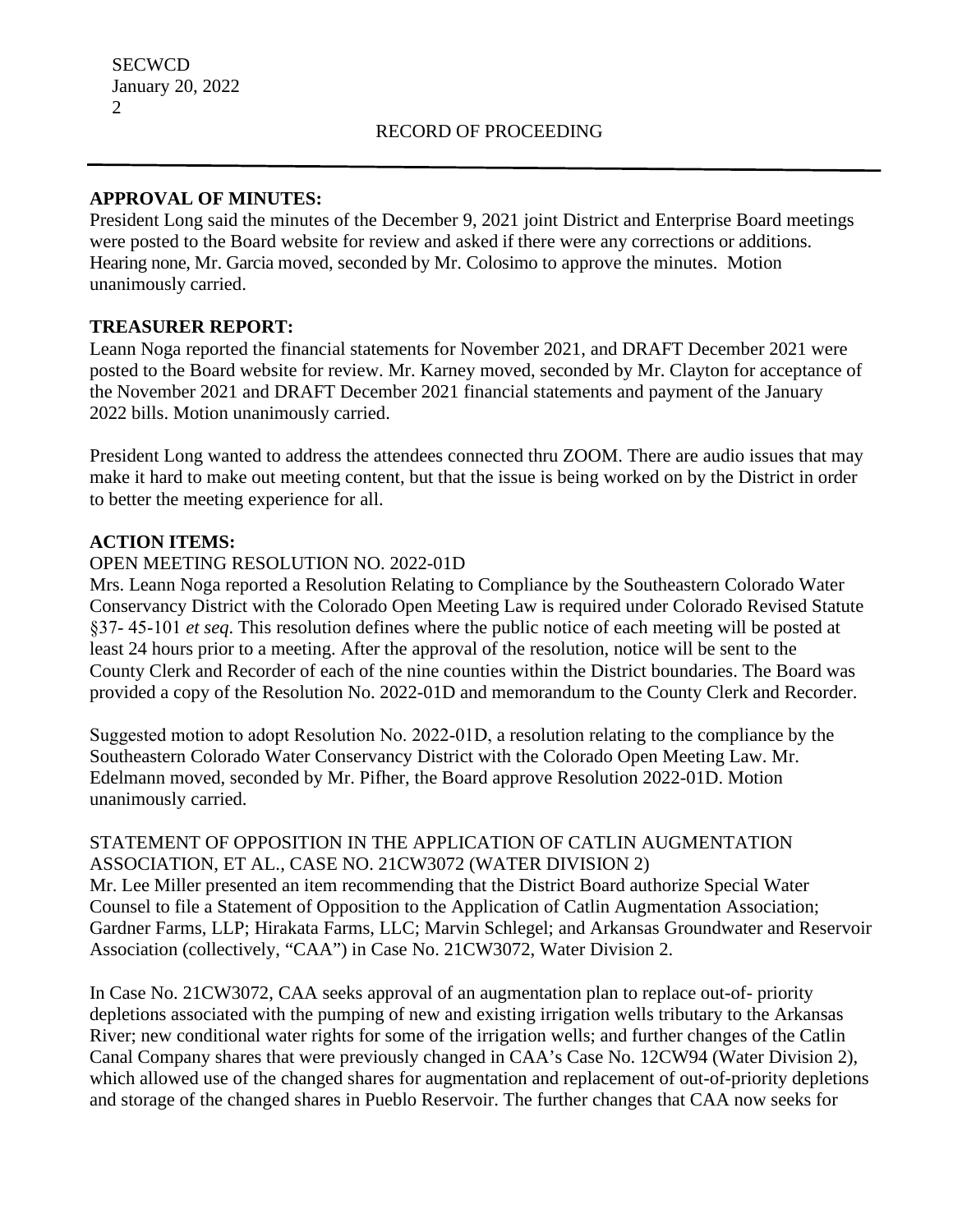**SECWCD** January 20, 2022 3

## RECORD OF PROCEEDING

CAA members' Catlin Canal Company shares (about 40% of all Catlin shares) would permit CAA to divert the changed shares to recharge facilities for use in recharge projects; to store the water in storage facilities other than Pueblo Reservoir, including John Martin Reservoir and Lake Meredith; and to use the changed shares, either directly or following storage, as a source of substitute supply in CAA's exchanges. CAA also requests approval of appropriative rights of exchange to facilitate its use of the changed Catlin Canal Company shares pursuant to the 12CW94 decree and in the requested augmentation plan. CAA also proposes to use Project return flows allocated and purchased from the District as one of its augmentation sources and as a source of water for the exchanges requested in this application. Staff and counsel recommend filing a statement of opposition to ensure that CAA's augmentation plan is consistent with the District's allocation and sale of Project return flows, and that CAA's proposed decree includes appropriate terms and conditions for the use of Project return flows.

CAA requests to exchange Project return flows into upstream storage (in Pueblo Reservoir) and diversion facilities (the Colorado Canal and High Line Canal). The District will also want to negotiate terms and conditions for these exchanges that are at least as restrictive upon CAA as, and are consistent with, those imposed on the District's exchanges of Project agricultural return flows by the decree in Case No. 01CW151 and related stipulations.

One of the facilities to which CAA proposes to exchange water (both the changed Catlin Canal Company shares and Project return flows) is Pueblo Reservoir; CAA has previously exchanged these Catlin shares and Catlin Winter Water to Pueblo Reservoir (where CAA and its members hold temporary excess capacity storage contracts) with the administrative approval of the Division Engineer. Because CAA's requested exchange may impact the District's rights in Pueblo Reservoir and related operations, the District will also want to assure that any proposed decree in this case includes appropriate terms and conditions to protect Project facilities, the Pueblo flow program, and releases of stored Project water from Pueblo Reservoir for decreed purposes (including hydropower).

Mr. Edelmann moved, seconded by Mr. Hamel the District Board authorize Special Water Counsel to file a Statement of Opposition to the Application of Catlin Augmentation Association, Gardner Farms, Hirakata Farms, Marvin Schlegel, and Arkansas Groundwater and Reservoir Association, in Case No. 21CW3072, Water Division 2. Motion unanimously carried.

## **MONTHLY/QUARTERLY REPORTS:**

U.S BUREAU OF RECLAMATION REPORT Mr. Mike Holmberg provided a written report reviewing the following, January 13, 2022:

- There were 196,419 acre-feet stored in Pueblo Reservoir; 123,177 acre-feet of Project water; 46,187 acre-feet of Excess Capacity water; 20,699 acre-feet of Winter water.
- There is currently 122,196 acre-feet of Project space in Pueblo Reservoir and 41,237 acre-feet of space in Turquoise and Twin Lakes Reservoirs.
- Charts illustrating storage amounts in Turquoise, Twin Lakes, and Pueblo Reservoir
- Project Reservoirs: Turquoise 91%, Twin Lakes 86%, Pueblo 103% as of January 13, 2022
- Bousted Stored Cumulative Imports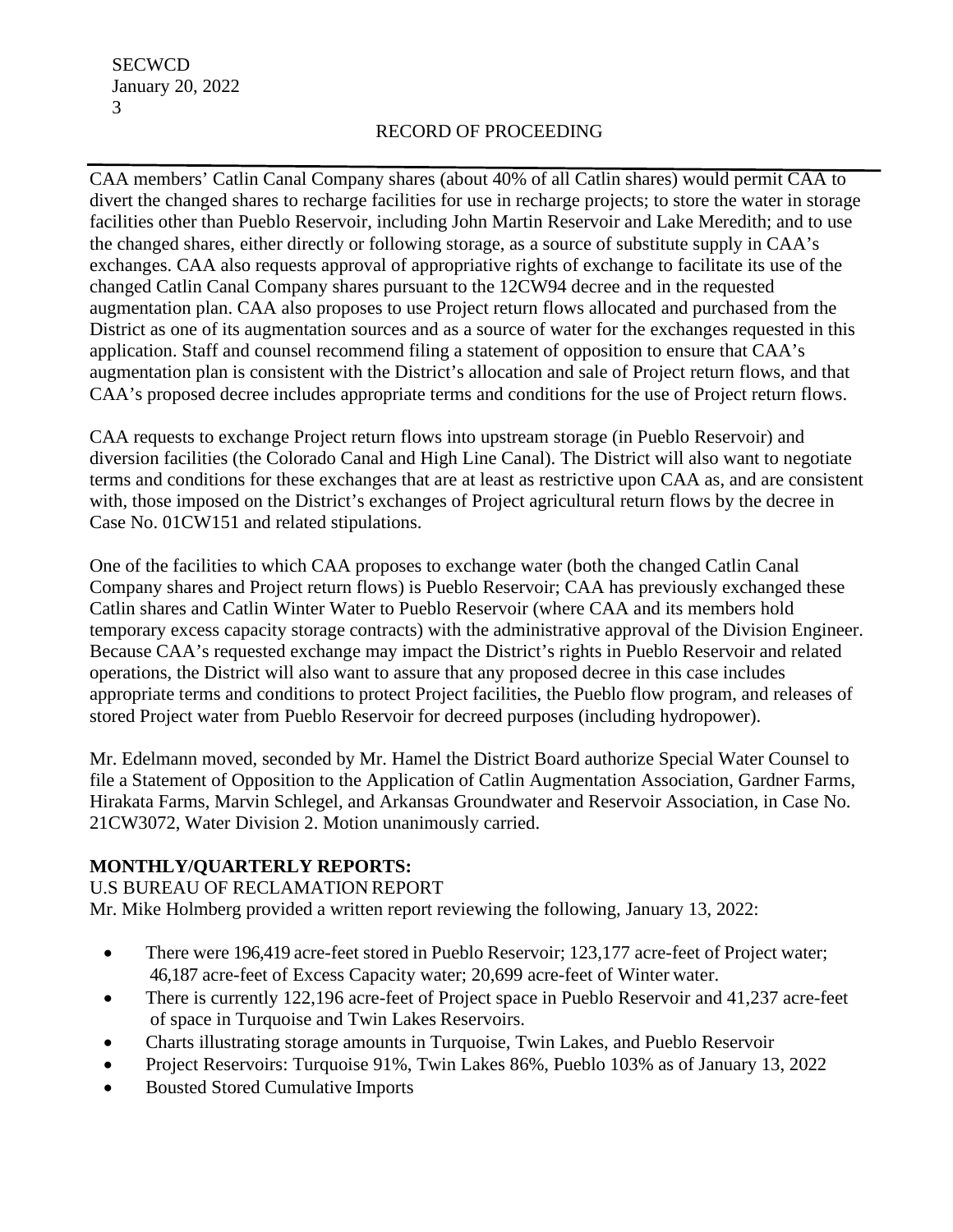**SECWCD** January 20, 2022 4

## RECORD OF PROCEEDING

- Total M&I PW in the system as of December 31, 2021:
	- a) East 20,927
		- b) West 9,537
		- c) Pueblo 17,079
		- d) Other 4,044
		- e) FVA 70,450
			- CSU 51,897
			- Fountain 6,361
			- Security 4,882
			- Stratmoor 1,971
			- Widefield 5,340
- Winter Operations:
	- a) Currently moving 125 cfs to Pueblo Reservoir
	- b) Target 60 KAF of space available in Upper Reservoirs
		- 1. Currently there is about 40 KAF available
	- c) Movement of water can be adjusted based on forecast and customer needs

## DIVISION ENGINEER REPORT

Mr. Bill Tyner presented a report titled *Determining River Transit Loss*, topics of discussion*:*

- Elements of Transit Loss
	- a) Timing Losses
		- 1) Channel Storage
- Consumptive Losses
	- a) Additional Evaporation
	- b) Transpiration

Implementation for Deliveries/Replacement

- A practice that has drawn some criticism has been that transit losses to ditch headgates are treated differently than transit losses applied to replacement water that is delivered to a stream reach
- Higher transit losses for headgate deliveries often due to the timing aspect of channel and bank storage (no consumptive losses)
- Lower transit losses have been applied when deliveries to a stream reach have been made to replace depletions or maintain return flows because the delivered water is not taken back out of the stream (i.e. channel and bank storage don't have to be deducted; only evaporation losses assumed to be only about 20% of loss)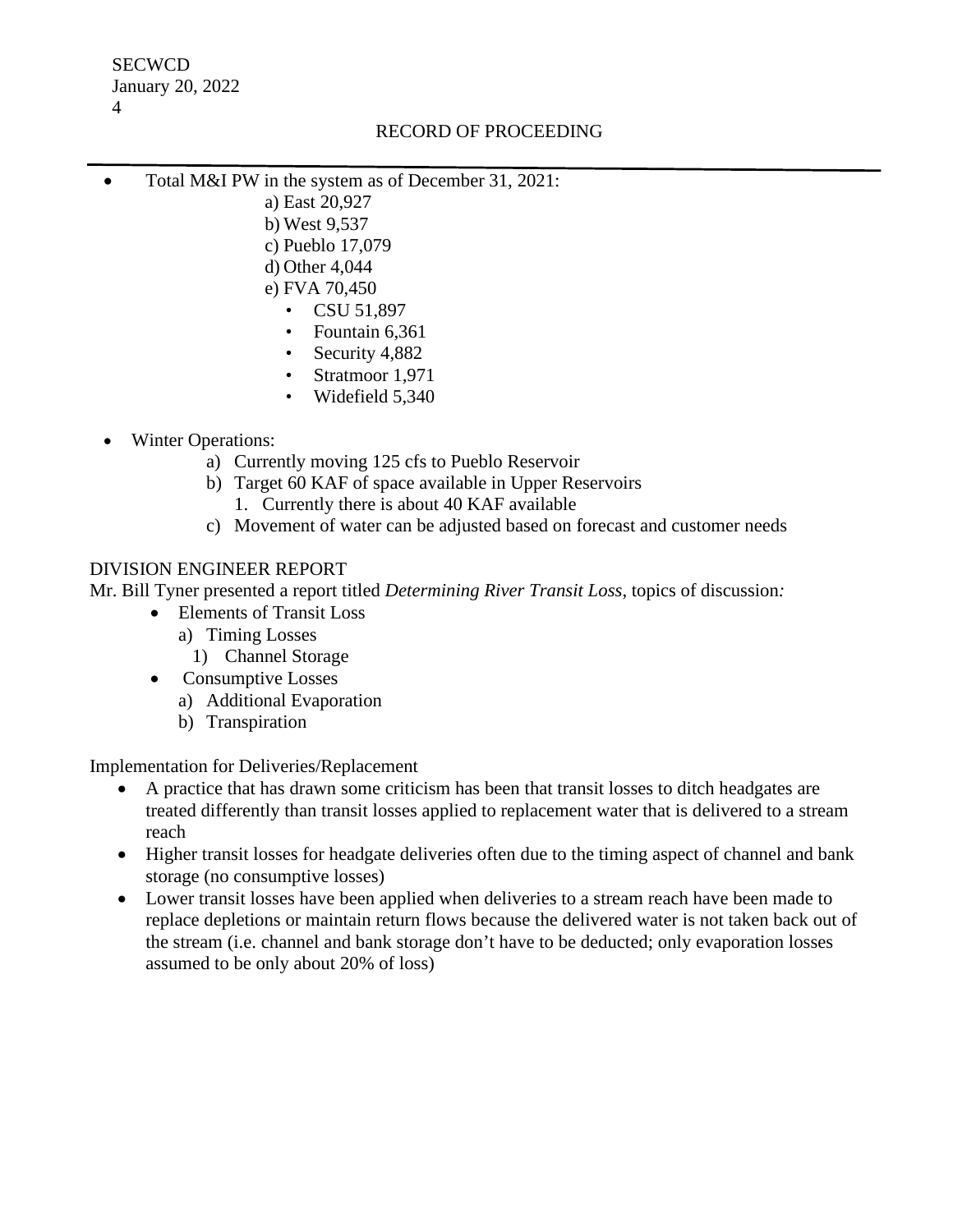# RECORD OF PROCEEDING

## STATE LEGISLATION UPDATE

Mr. Lee Miller provided an update to the Board by reporting the second regular session of the 73rd General Assembly convened on January 12, 2022. A copy of the deadline schedule for the 2022 session was provided to the Board.

The District participates in the Colorado Water Congress State Affairs Committee, which meets most Mondays during the session. Lee Miller serves as one of the vice chairs for the committee. He reported on several newly introduced bills including:

a. SJR22-002 Water Projects Eligibility Lists (Donovan and McCormick)

b. HB22-1007 Assistance Landowner Wildfire Mitigation (Valdez/Lynch and Simpson/Lee)

c. HB22-1011 Wildfire Mitigation Incentives for Local Governments (Cutter/Snyder and Story/Lee)

d. HB22-1012 Wildfire Mitigation and Recovery (Cutter/Valdez and Ginal/Lee)

e. SB22-007 Increase Wildfire Risk Mitigation Outreach Efforts (Lee/Story and Cutter/Snyder)

f. SB22-013 Boards and Commissions (Fenberg/Holbert)

g. SB22-028 Groundwater Compact Compliance Fund (Simpson/Sonnenberg and Roberts/Catlin)

h. SB22-029 Investment Water Speculation (Coram/Donovan and McCormick)

i. SB22-030 Expand Water Resources Review Committee to Include Agriculture (Donovan/Sonnenberg and McLachlan/Catlin)

Lee Miller also reported on a bill concept from Colorado Counties, Inc., regarding "Fire Suppression Ponds Water Rights."

## COLORADO RIVER ISSUES STATUS

Mr. Lee Miller updated the Board the 2021 CRWUA Annual Conference held on December 14 - 16, 2021. In many years this conference is used as a deadline for unveiling of some new agreement or initiative. The lower basin states of Arizona, California and Nevada used the conference as a forum for signing the "500+ Plan" agreement, which aims to keep an extra 1 million acre-feet of water in the lake over the next two years. Water agencies in Southern California, Arizona and Nevada agreed to find water savings from various sources and split the \$200-million cost with the federal government.

The 500+ Plan is designed to leave an additional 500,000 acre-feet of water in the reservoir this year, and the same amount again in 2023. For comparison, California, Arizona and Nevada used 6.8 million acre-feet of Colorado River water last year. The plan calls for the bulk of water savings to come from Arizona and California.

Water agencies in Arizona have agreed to pay about \$60 million over two years to fund the effort. The Metropolitan Water District of Southern California and the Southern Nevada Water Authority have each agreed to contribute \$20 million. The federal government is expected to pay \$100 million.

## **INFORMATIONAL ITEMS:**

The Board was provided written material on the following topics, which were posted to the Board website:

• Water Court Resume